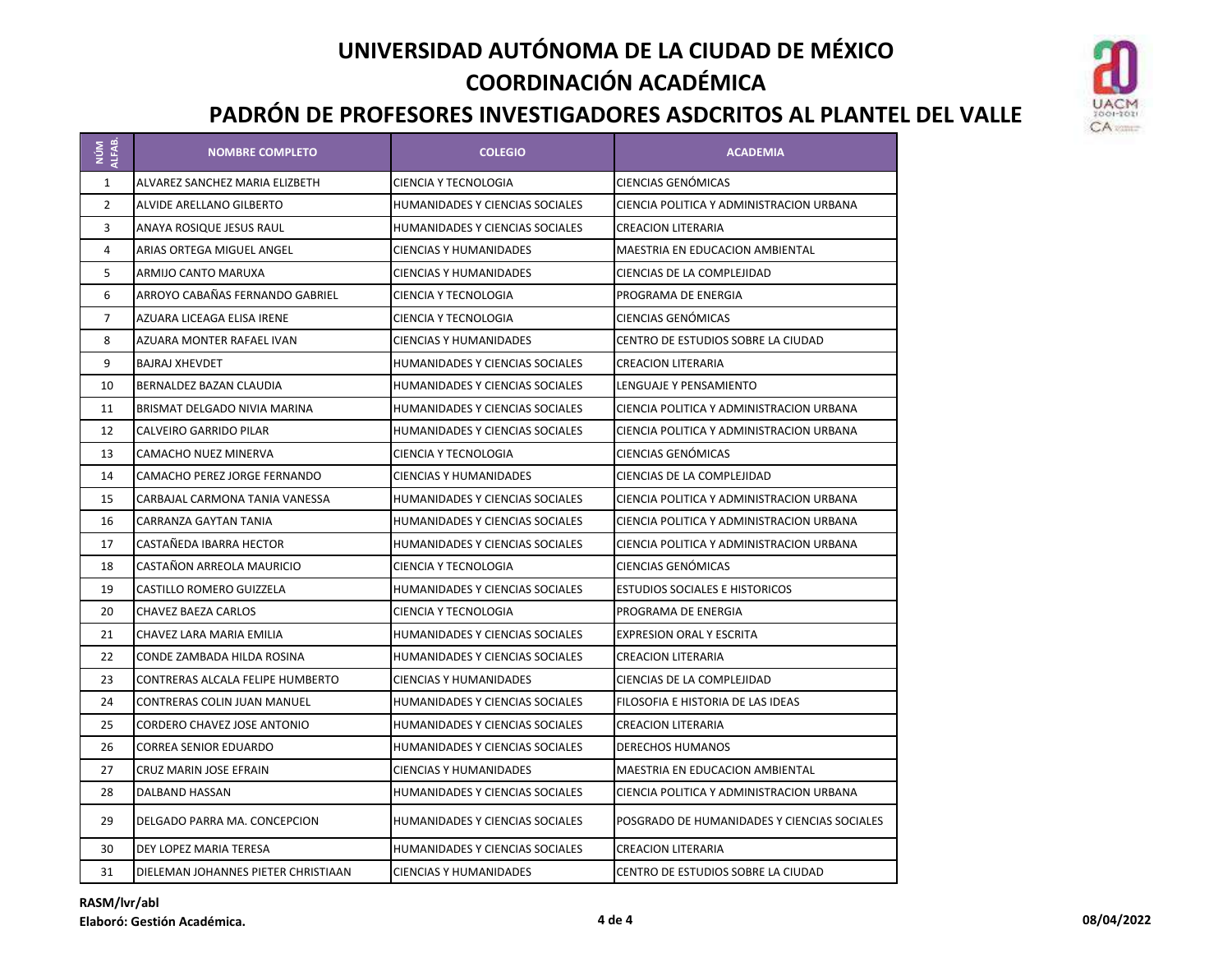

| NÚM<br>ALFAB. | <b>NOMBRE COMPLETO</b>                            | <b>COLEGIO</b>                         | <b>ACADEMIA</b>                             |
|---------------|---------------------------------------------------|----------------------------------------|---------------------------------------------|
| 32            | EVERARDO MARTINEZ PAOLA MARCELA                   | CIENCIA Y TECNOLOGIA                   | CIENCIAS GENÓMICAS                          |
| 33            | <b>FAZIO VARELA JOSE CARLOS</b>                   | HUMANIDADES Y CIENCIAS SOCIALES        | <b>DERECHOS HUMANOS</b>                     |
| 34            | FUJIGAKI CRUZ ELSA PATRICIA                       | HUMANIDADES Y CIENCIAS SOCIALES        | CREACION LITERARIA                          |
| 35            | <b>GALICIA REYES JOVITA</b>                       | HUMANIDADES Y CIENCIAS SOCIALES        | POSGRADO DE HUMANIDADES Y CIENCIAS SOCIALES |
| 36            | <b>GARCIA ACOSTA MARIA</b>                        | HUMANIDADES Y CIENCIAS SOCIALES        | <b>ESTUDIOS SOCIALES E HISTORICOS</b>       |
| 37            | GARCIA CLARCK RUBEN RABINDRANATH                  | HUMANIDADES Y CIENCIAS SOCIALES        | <b>DERECHOS HUMANOS</b>                     |
| 38            | <b>GOMEZ GOMEZ GUILLERMINA</b>                    | <b>HUMANIDADES Y CIENCIAS SOCIALES</b> | <b>FRANCES</b>                              |
| 39            | <b>GONZALEZ CABRERA MARIA LUISA</b>               | <b>HUMANIDADES Y CIENCIAS SOCIALES</b> | <b>ESTUDIOS SOCIALES E HISTORICOS</b>       |
| 40            | <b>GONZALEZ CESAR OSCAR</b>                       | HUMANIDADES Y CIENCIAS SOCIALES        | DERECHOS HUMANOS                            |
| 41            | GONZALEZ HERNANDEZ CARLOS EDUARDO                 | HUMANIDADES Y CIENCIAS SOCIALES        | <b>INGLES</b>                               |
| 42            | <b>GONZALEZ MATEOS LUISA ADRIANA</b>              | <b>HUMANIDADES Y CIENCIAS SOCIALES</b> | <b>CREACION LITERARIA</b>                   |
| 43            | <b>GONZALEZ RODARTE BERNARDO MAURICIO</b>         | <b>HUMANIDADES Y CIENCIAS SOCIALES</b> | CIENCIA POLITICA Y ADMINISTRACION URBANA    |
| 44            | GONZALEZ SANCHEZ GEORGINA MARIA DE LA<br>LUZ      | HUMANIDADES Y CIENCIAS SOCIALES        | CIENCIA POLITICA Y ADMINISTRACION URBANA    |
| 45            | <b>GUTIERREZ SANCHEZ JOSE LUIS</b>                | <b>CIENCIAS Y HUMANIDADES</b>          | CIENCIAS DE LA COMPLEJIDAD                  |
| 46            | <b>HERNANDEZ HERRAN DAMIAN</b>                    | <b>CIENCIAS Y HUMANIDADES</b>          | CIENCIAS DE LA COMPLEJIDAD                  |
| 47            | HIDALGO RAMIREZ ANTONIETA GUADALUPE               | HUMANIDADES Y CIENCIAS SOCIALES        | FILOSOFIA E HISTORIA DE LAS IDEAS           |
| 48            | HIRIART URDANIVIA HUGO                            | HUMANIDADES Y CIENCIAS SOCIALES        | <b>CREACION LITERARIA</b>                   |
| 49            | INCHAUSTEGUI ROMERO TERESA DEL CARMEN             | HUMANIDADES Y CIENCIAS SOCIALES        | POSGRADO DE HUMANIDADES Y CIENCIAS SOCIALES |
| 50            | <b>ISLAS MORENO CARLOS</b>                        | <b>CIENCIAS Y HUMANIDADES</b>          | CIENCIAS DE LA COMPLEJIDAD                  |
| 51            | <b>JIMENEZ GARCIA ADRIANA</b>                     | <b>HUMANIDADES Y CIENCIAS SOCIALES</b> | <b>CREACION LITERARIA</b>                   |
| 52            | JIMENEZ GARCIA MARCO ANTONIO                      | HUMANIDADES Y CIENCIAS SOCIALES        | POSGRADO DE HUMANIDADES Y CIENCIAS SOCIALES |
| 53            | KING PARDO MARIA MAGDALENA DEL SAGRADO<br>CORAZON | HUMANIDADES Y CIENCIAS SOCIALES        | <b>INGLES</b>                               |
| 54            | LAVIADA CACERES RICARDO                           | <b>HUMANIDADES Y CIENCIAS SOCIALES</b> | CULTURA CIENTIFICO-HUMANISTICA              |
| 55            | LENTZ HERRERA ALVARO EDUARDO                      | CIENCIA Y TECNOLOGIA                   | PROGRAMA DE ENERGIA                         |
| 56            | LOPEZ CAMARILLO MARIO CESAR                       | <b>CIENCIA Y TECNOLOGIA</b>            | CIENCIAS GENÓMICAS                          |
| 57            | LOPEZ CANOVAS LILIA                               | <b>CIENCIA Y TECNOLOGIA</b>            | CIENCIAS GENÓMICAS                          |
| 58            | LOPEZ CASAMICHANA MAVIL                           | <b>CIENCIA Y TECNOLOGIA</b>            | CIENCIAS GENÓMICAS                          |
| 59            | LOPEZ GANEM KARIMME RADARANI                      | HUMANIDADES Y CIENCIAS SOCIALES        | <b>ESTUDIOS SOCIALES E HISTORICOS</b>       |
| 60            | LOPEZ GOMEZ AIDA LUZ                              | <b>CIENCIAS Y HUMANIDADES</b>          | <b>MAESTRIA EN EDUCACION AMBIENTAL</b>      |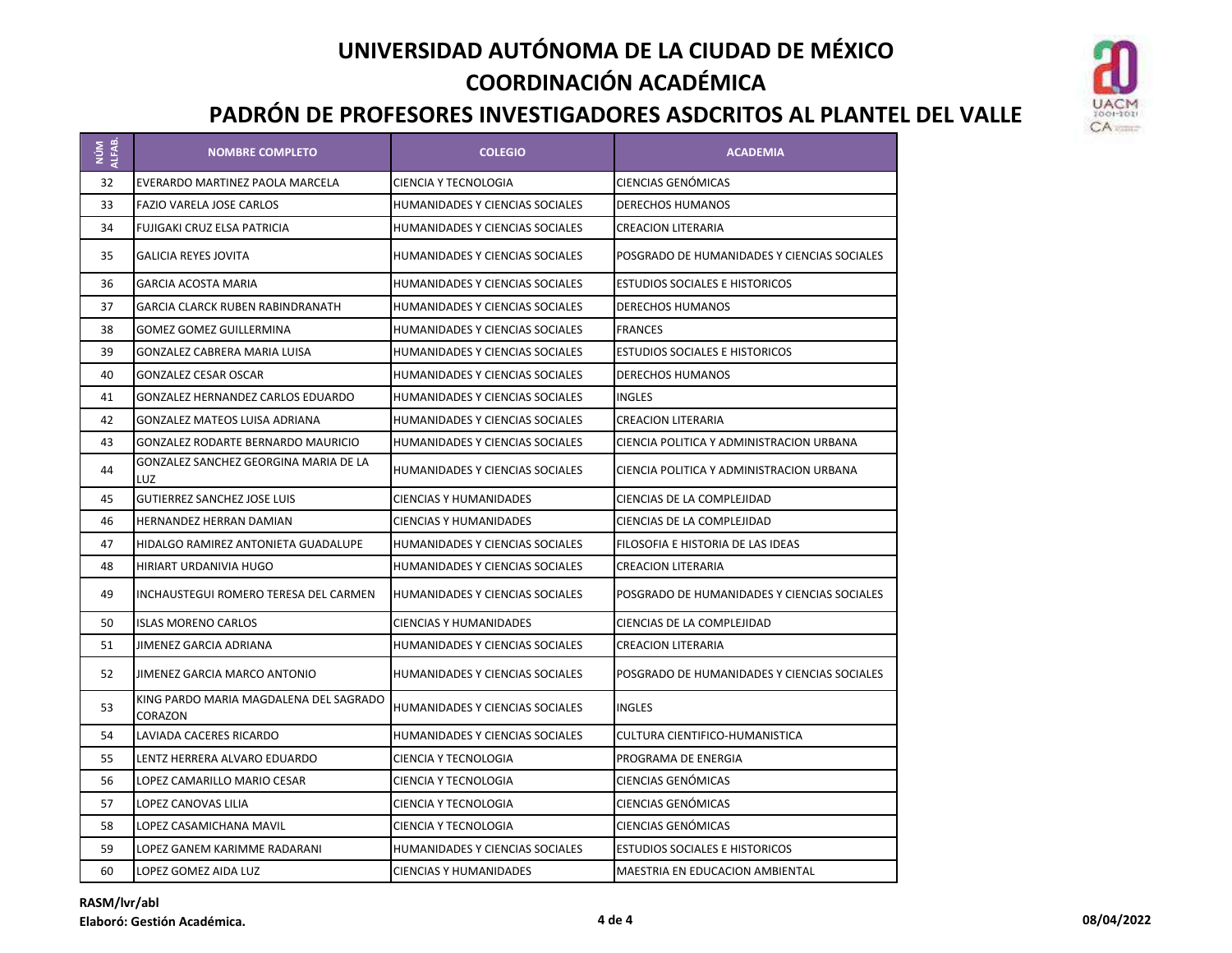

| ALFAB.<br>$\frac{1}{2}$ | <b>NOMBRE COMPLETO</b>                  | <b>COLEGIO</b>                         | <b>ACADEMIA</b>                             |
|-------------------------|-----------------------------------------|----------------------------------------|---------------------------------------------|
| 61                      | LOZANOVA ELENA                          | HUMANIDADES Y CIENCIAS SOCIALES        | LENGUAJE Y PENSAMIENTO                      |
| 62                      | LUQUE BRAZAN JOSE CARLOS                | HUMANIDADES Y CIENCIAS SOCIALES        | CIENCIA POLITICA Y ADMINISTRACION URBANA    |
| 63                      | <b>MARTINEZ JIMENEZ ZUELIKA</b>         | HUMANIDADES Y CIENCIAS SOCIALES        | FILOSOFIA E HISTORIA DE LAS IDEAS           |
| 64                      | MARTINEZ LEDESMA JUAN LUIS              | <b>CIENCIAS Y HUMANIDADES</b>          | CIENCIAS DE LA COMPLEJIDAD                  |
| 65                      | MCKELLIGAN SANCHEZ MARIA TERESA         | <b>CIENCIAS Y HUMANIDADES</b>          | CENTRO DE ESTUDIOS SOBRE LA CIUDAD          |
| 66                      | MOGROVEJO AQUISE MARIA NORMA            | HUMANIDADES Y CIENCIAS SOCIALES        | CIENCIA POLITICA Y ADMINISTRACION URBANA    |
| 67                      | MONTALVO DE LA FUENTE KARLA PAOLA       | HUMANIDADES Y CIENCIAS SOCIALES        | <b>CREACION LITERARIA</b>                   |
| 68                      | MONTEMAYOR REYNOSO MIGUEL               | <b>CIENCIAS Y HUMANIDADES</b>          | PROGRAMA DE AUTOGESTION COOPERATIVA         |
| 69                      | MORENO CORZO ALEJANDRO                  | HUMANIDADES Y CIENCIAS SOCIALES        | CIENCIA POLITICA Y ADMINISTRACION URBANA    |
| 70                      | MUÑOZ LANGARICA LETICIA                 | <b>CIENCIAS Y HUMANIDADES</b>          | MAESTRIA EN EDUCACION AMBIENTAL             |
| 71                      | NIDO VALENCIA JUAN ANTONIO              | <b>CIENCIAS Y HUMANIDADES</b>          | CIENCIAS DE LA COMPLEJIDAD                  |
| 72                      | OLIVARES TREJO JOSE DE JESUS            | CIENCIA Y TECNOLOGIA                   | CIENCIAS GENÓMICAS                          |
| 73                      | OROZCO OROZCO LORENA SOFIA              | CIENCIA Y TECNOLOGIA                   | CIENCIAS GENÓMICAS                          |
| 74                      | PAMPLONA RANGEL FRANCISCO               | HUMANIDADES Y CIENCIAS SOCIALES        | POSGRADO DE HUMANIDADES Y CIENCIAS SOCIALES |
| 75                      | RAMIREZ ALATRISTE FERNANDO              | <b>CIENCIAS Y HUMANIDADES</b>          | CIENCIAS DE LA COMPLEJIDAD                  |
| 76                      | RAMIREZ FIERRO MARIA DEL RAYO           | HUMANIDADES Y CIENCIAS SOCIALES        | FILOSOFIA E HISTORIA DE LAS IDEAS           |
| 77                      | RAMIREZ GARCIA ROSA MARIA               | HUMANIDADES Y CIENCIAS SOCIALES        | LENGUAJE Y PENSAMIENTO                      |
| 78                      | RAMOS VILLEGAS PEDRO ARTURO             | <b>HUMANIDADES Y CIENCIAS SOCIALES</b> | FILOSOFIA E HISTORIA DE LAS IDEAS           |
| 79                      | REMUS GALVAN JOSE                       | HUMANIDADES Y CIENCIAS SOCIALES        | CIENCIA POLITICA Y ADMINISTRACION URBANA    |
| 80                      | REVELES ARENAS MARTHA PATRICIA          | HUMANIDADES Y CIENCIAS SOCIALES        | EXPRESION ORAL Y ESCRITA                    |
| 81                      | RINCON MEJIA EDUARDO ARMANDO            | CIENCIA Y TECNOLOGIA                   | PROGRAMA DE ENERGIA                         |
| 82                      | RIQUER FERNANDEZ MAGDA ELVIRA           | HUMANIDADES Y CIENCIAS SOCIALES        | POSGRADO DE HUMANIDADES Y CIENCIAS SOCIALES |
| 83                      | RIQUER FERNANDEZ MARIA FLORINDA COLUMBA | <b>HUMANIDADES Y CIENCIAS SOCIALES</b> | POSGRADO DE HUMANIDADES Y CIENCIAS SOCIALES |
| 84                      | RODRIGUEZ ZORNOZA FLOR MERCEDES         | <b>CIENCIAS Y HUMANIDADES</b>          | <b>MAESTRIA EN EDUCACION AMBIENTAL</b>      |
| 85                      | RODRIGUEZ ZULETA ILIANA MAGDALENA       | <b>HUMANIDADES Y CIENCIAS SOCIALES</b> | <b>CREACION LITERARIA</b>                   |
| 86                      | ROJANO AGUILAR MARIA DE LOS ANGELES     | HUMANIDADES Y CIENCIAS SOCIALES        | POSGRADO DE HUMANIDADES Y CIENCIAS SOCIALES |
| 87                      | ROJAS HERNANDEZ MARIO                   | <b>HUMANIDADES Y CIENCIAS SOCIALES</b> | FILOSOFIA E HISTORIA DE LAS IDEAS           |
| 88                      | ROMERO CUEVAS BEATRIZ EUGENIA           | <b>CIENCIAS Y HUMANIDADES</b>          | MAESTRIA EN EDUCACION AMBIENTAL             |
| 89                      | ROMERO TOVAR MARIA TERESA               | HUMANIDADES Y CIENCIAS SOCIALES        | POSGRADO DE HUMANIDADES Y CIENCIAS SOCIALES |